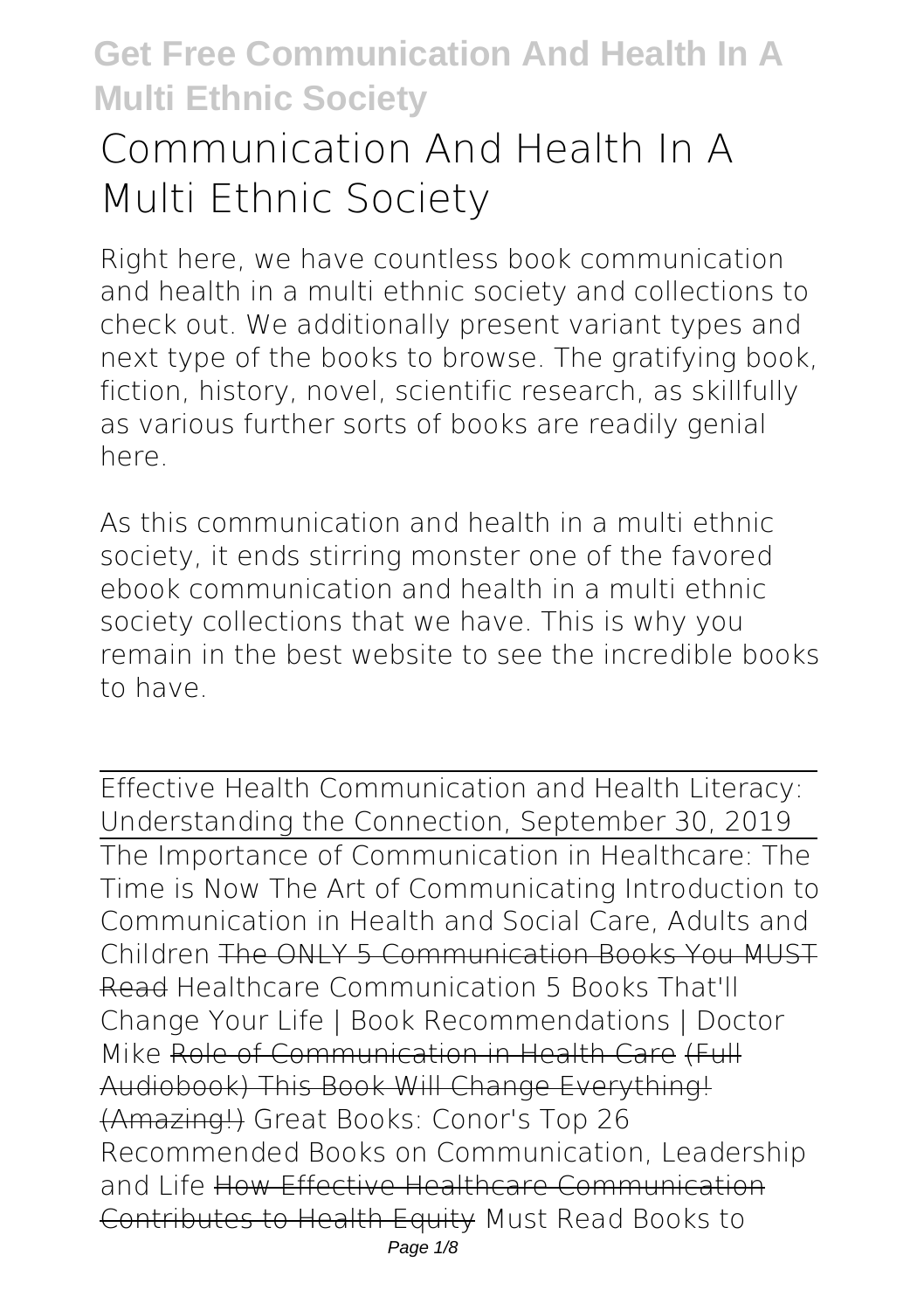**Develop Effective Communication Skills | New Year Resolution 2020** The Magic Of Changing Your Thinking! (Full Book)  $\sim$  Law Of Attraction The Wisest Book Ever Written! (Law Of Attraction) \*Learn THIS! The Game of Life and How to Play It - Audio Book *Communication Skills - How To Improve Communication Skills - 7 Unique Tips!* CUSP: Improve Teamwork and Communication *CUSP: Effective Patient and Family Communication* 4 Magic Phrases You Can Use to Respond to ANYTHING | Power Phrases for Work | Funny Power Phrases Think Fast, Talk Smart: Communication Techniques

3 Reasons Why Learning How To Read Body Language Is So Important Body Language secrets, How to Deal with Difficult People, Danger Phrases, Power Phrases, and more! Communication for Health Education **Communication and Documentation Lecture**

Communications SkillsBenefits of Health Communication and Marketing

Quick Breakdown of Pragmatic Communication Book *Communication in Healthcare: Why and How We Should Improve Change your Vibration, Change your life with Christie Marie Sheldon |Masterclass for Abundance life The Knowledgeable Patient: Communication and Participation in Health* Communication And Health In A

For the first time, health communication was allocated a chapter in the United States of America (USA)'s Healthy People 2010 objectives, illustrating its growing importance, according to Parrott. 1 In these objectives, set by the United States Department of Health and Human Services, health communication is seen to have relevance for virtually every aspect of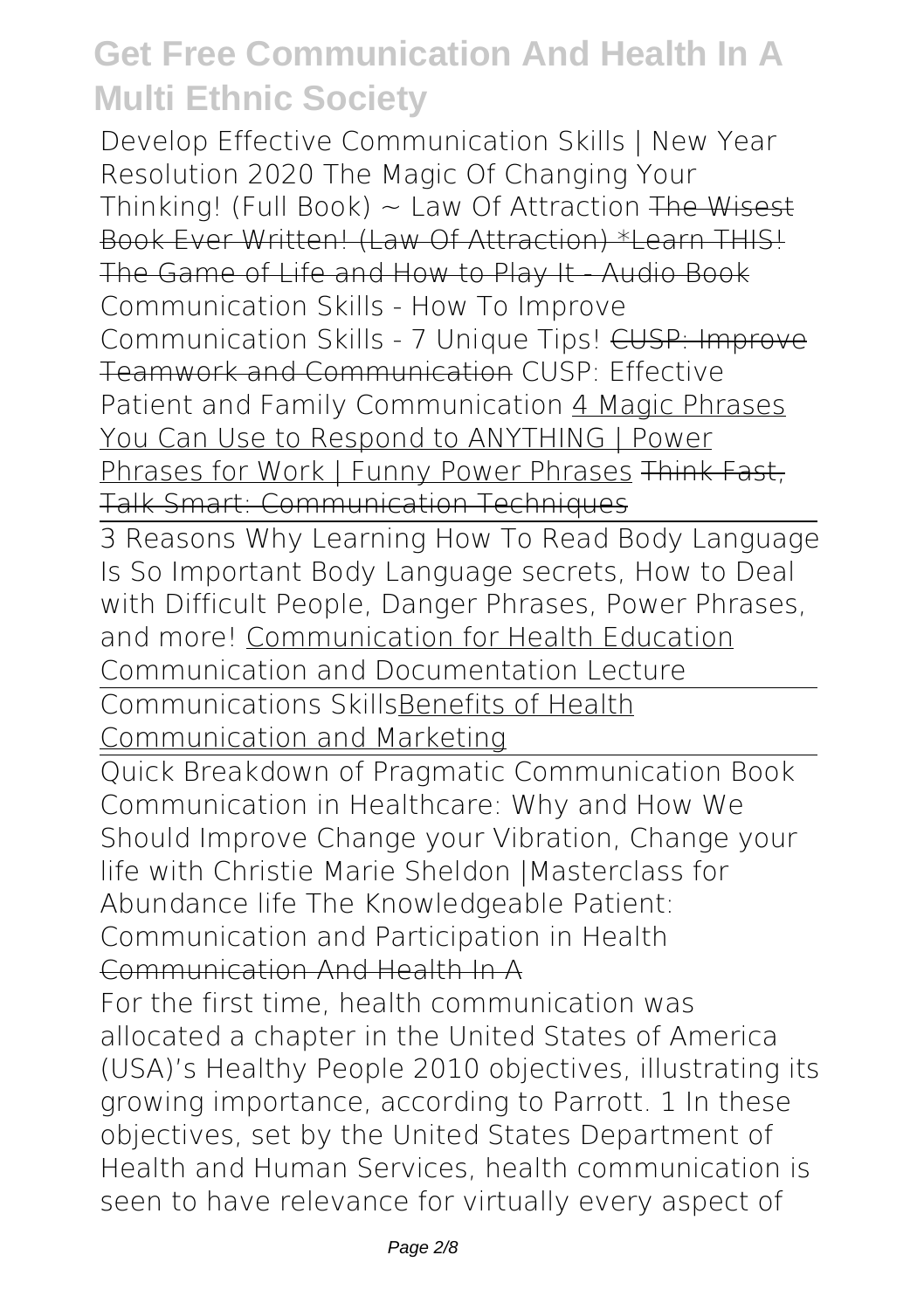health and well-being, including disease prevention, health promotion and quality of life. This increase in the prominence of the ...

### WHO | Why health communication is important in public health

There are multiple components to effective communication in a healthcare setting: healthcare literacy, cultural competency and language barriers. If any one of these components is compromised, effective communication does not occur. Effective communication is bidirectional between patients and healthcare systems.

### The Importance of Effective Communication in Healthcare ...

Good communication helps patients/clients feel at ease It's common for people who need health care services to feel anxious about their health, about what tests and treatment they might have to undergo and about what the future holds for them. This can sometimes lead them to speak out of character, perhaps being a bit rude or aggressive.

Why communication is important | First Steps | RCN Answer: Health communication can be defined as communication strategies used to inform and impact individual and community decisions with the goal of improving and enriching personal and community behaviors and public health practices.

### What is Health Communication? Careers in Health Communication

in a health and social care context Introduction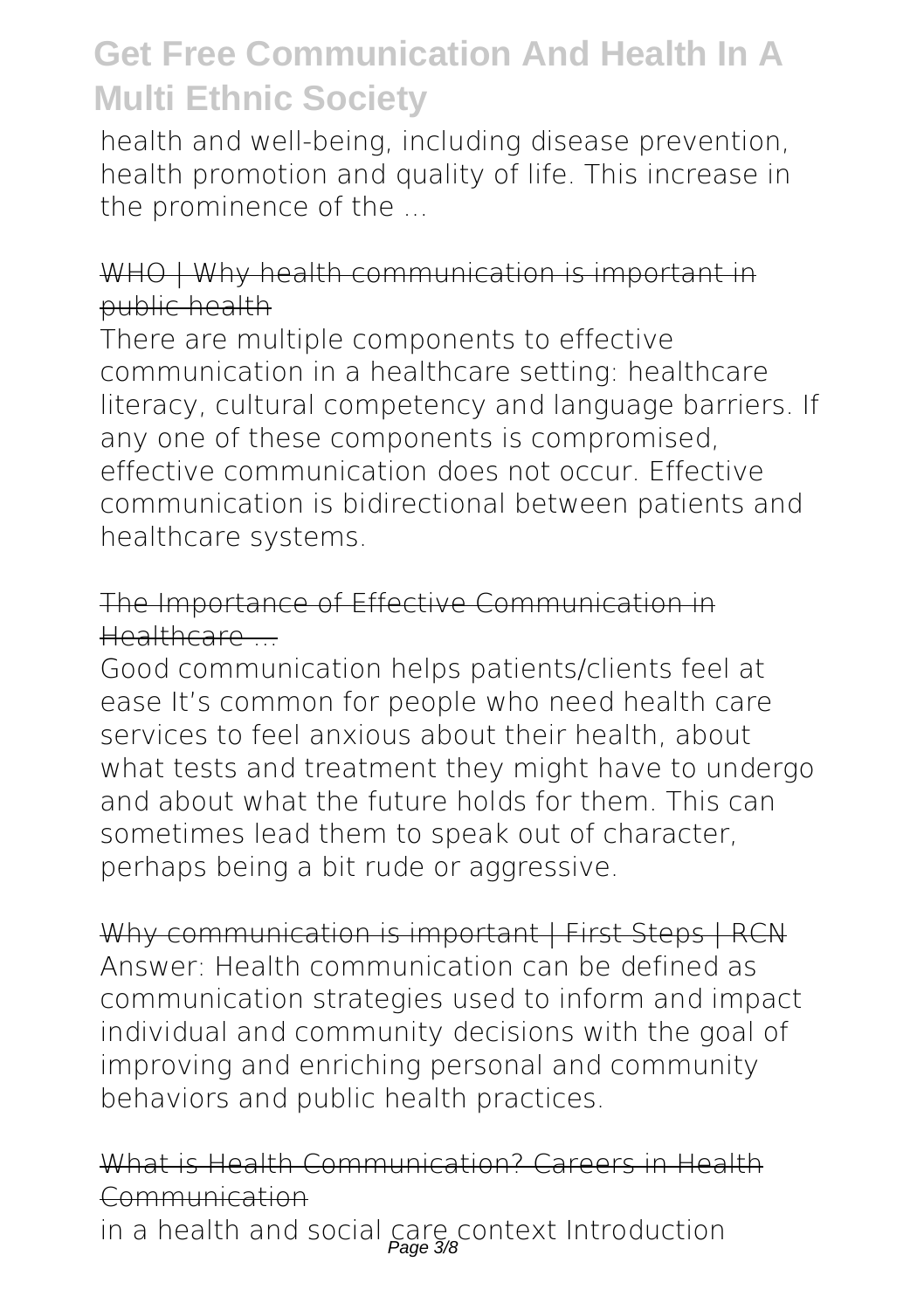Communication is the way in which an individual receives or exchanges information, a way in which you can communicate is through texting or talking in person. In every care setting effective communication is vital, if a set of information is not delivered properly through the correct

P1: Explain the role of effective communication and Allied Health Professionals (AHPs) use communication as a primary tool for gathering information in order to diagnose, counsel, rehabilitate and build a therapeutic alliance with patients. AHPs that incorporate effective communication techniques into interactions with patients are able to enhance patients' health outcomes and satisfaction.

Communication in Healthcare - Physiopedia Good communication is critical to good healthcare. The therapeutic value of effective communication has not always been recognised, but now a substantial body of research demonstrates its value. Nursing practice is founded upon the concept of compassionate care – of which communication is one element. How skilled and knowledgeable are nurses when it comes to communicating with patients and colleagues?

'Communication: an essential skill in healthcare' "Health communication encompasses the study and use of communication strategies to inform and influence individual and community decisions that enhance health. It links the domains of communication and health and is increasingly recognized as a necessary element of efforts to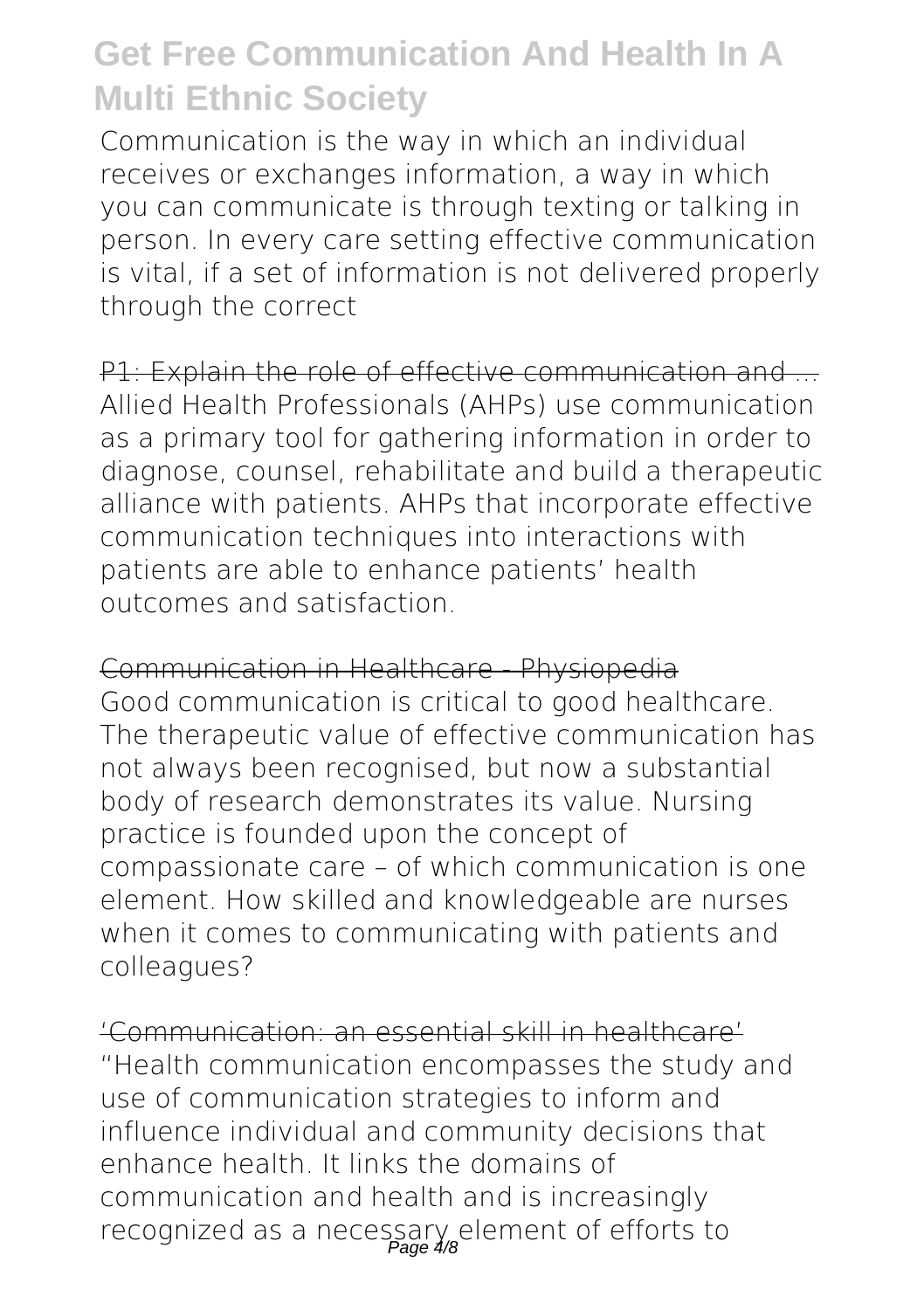improve personal and public health."

### Communications | HSC Public Health Agency

Good communication skills are essential when health professional are attempting to promote good sexual health to young people. Effective communication enables health professionals to maximise the success of the interaction and this enhances the associated health promotion throughout the consultation (Barnes, 2009).

### Communication for Health Promotion - UKEssays.com The Importance of Communication at Work. An oftenoverlooked but crucial part of any effective workplace is communication. It should be ever-present in any working environment, whether it be an office or a construction site. Communication aids productivity, health and safety and happy employees, all of which are important if a business is to thrive.

## The Importance of Communication at Work | Health & Safety ...

For hospitals and health care institutions, ensuring that patients receive proper care takes more than performing procedures and making diagnoses. Communication is a crucial component in all steps of the health care process.

### Understanding the Importance of Communication in Health Care

Research evidence indicates that there are strong positive relationships between a healthcare team member's communication skills and a patient's capacity to follow through with medical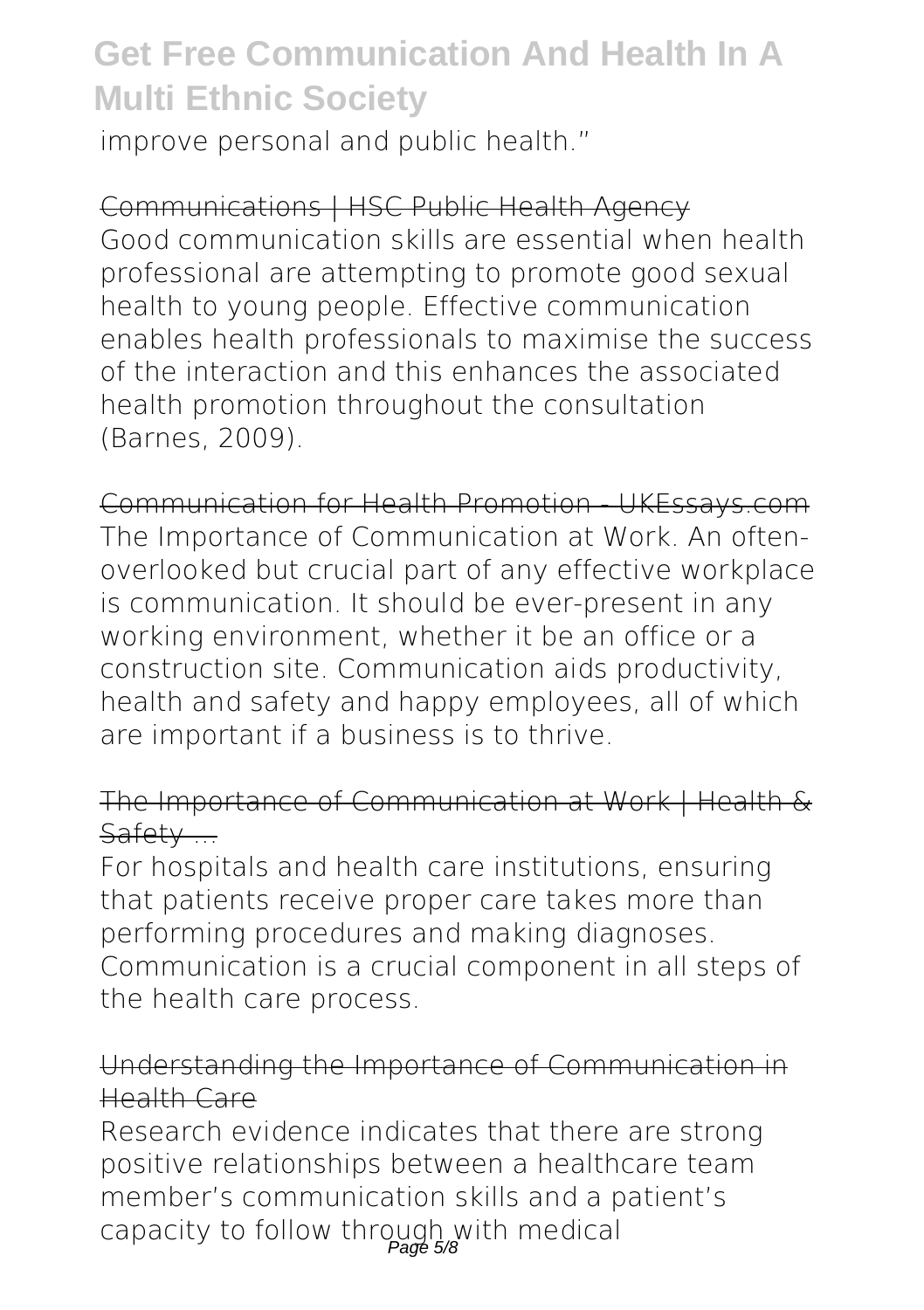recommendations, self-manage a chronic medical condition, and adopt preventive health behaviors.

## Impact of Communication in Healthcare | Institute for ...

Communication and Mental Health Disorders: Developing Theory, Growing Practice brings together academics and expert clinicians to share their research, clinical expertise and insights in the presentation of current theory and evolving practice of language and communication work with children and adults with mental health disorders. The book presents recent developments in the field against a background of 'recovery model' principles and practices, moving beyond introductory texts published ...

## Communication and Mental Health Disorders: Developing -

Decisions on communication, including the "what, whom and how", should be part of an overall health and safety strategy. This requires suitable planning, the selection of appropriate communication methodologies and a system of monitoring to ensure that the communication processes are delivering the required information to the required audience in an effective manner that achieves the ...

Health and safety communication strategies | Croner-i Communication and Organising Communication is also essential when it comes to organising which is another significant part of health and safety. Without thorough organisation, things can get missed or not planned completely enough, which again puts health,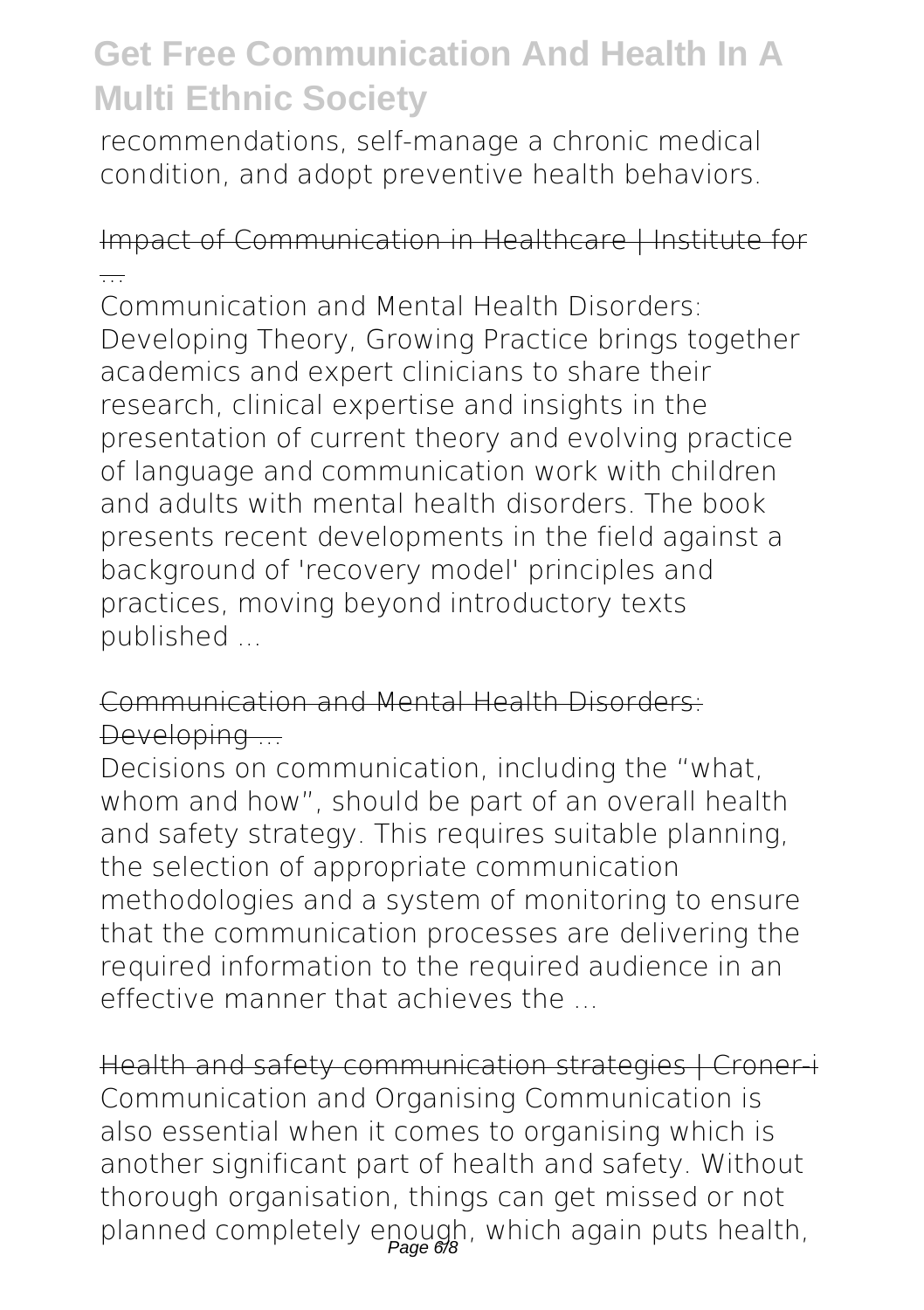wellbeing and potentially even lives at risk. Why Health and Safety Aims Need to be Stated

### Why Communication is So Important for Health and Safety ...

Health communication is the study and practice of communicating promotional health information, such as in public health campaigns, health education, and between doctor and patient. The purpose of disseminating health information is to influence personal health choices by improving health literacy. Health communication is a unique niche in healthcare that allows professionals to use communication strategies to inform and influence decisions and actions of the public to improve health. Because ef

#### Health communication Wikipedia

Communication in Health Care and the Impact of COVID-19 Skilled communication is critical for delivering safe, effective care. Yet perhaps at no other time in our living memories has communication in healthcare been so important yet so challenging.

### Communication in Health Care and the Impact of  $COVID-19$   $-$

Writing in 'Engagement and Therapeutic Communication in Mental Health Nursing', Sandra Walker says: "Research has consistently shown that it is the human relationships we develop that have the biggest impact on recovery in mental healthcare; successful engagement and therapeutic communication are essential in order to help people find their way out of the maze of problems that may have beset them."